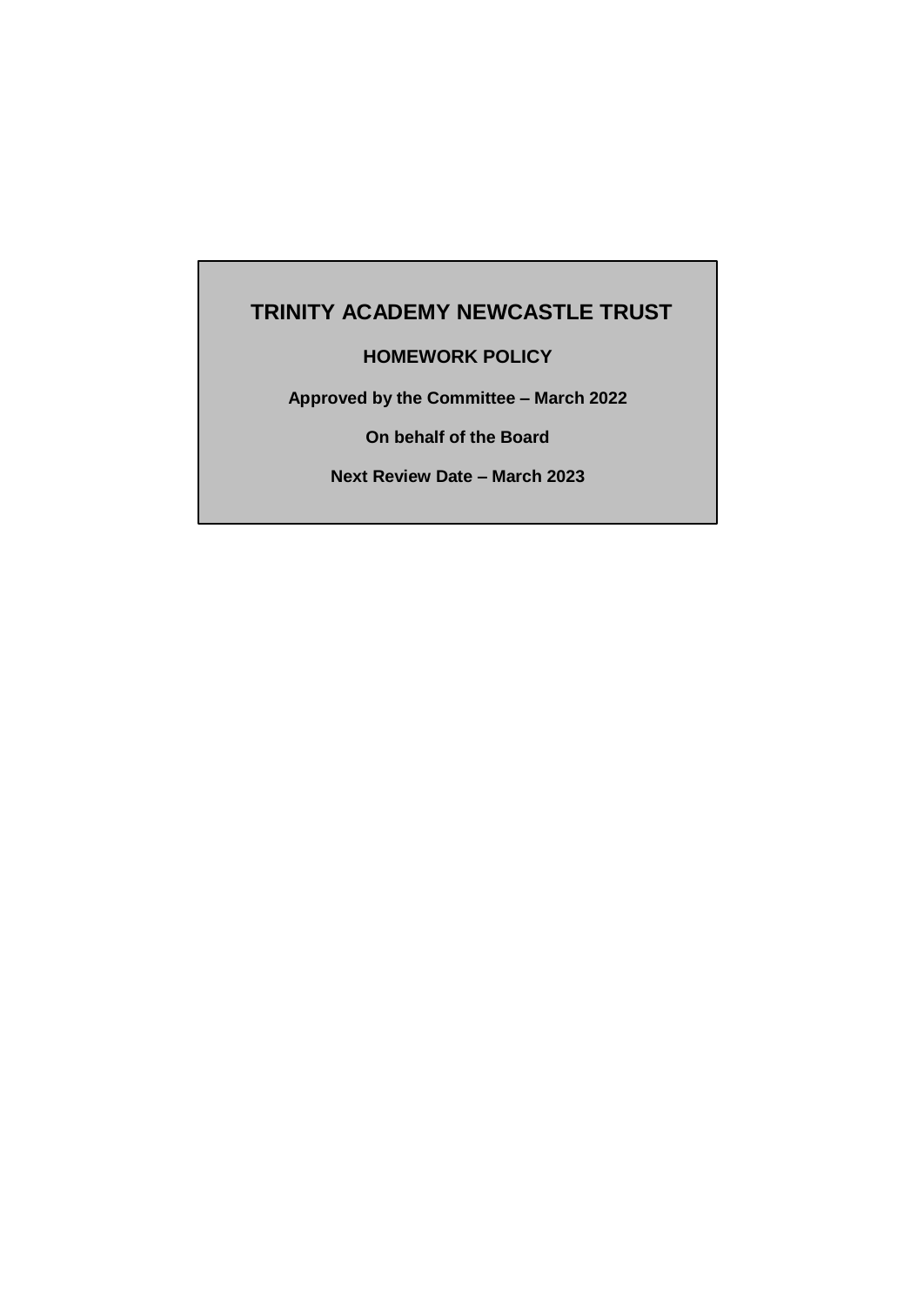# **Rationale**

Homework is a key part of making learners more proactive and self-sufficient in assessing and developing their own learning and positive skills for learning. It is intended to increase learners' autonomy and organisational skills. This policy only applies to Pre 16 learners.

Parents and carers can play a key part in homework both in terms of having a greater understanding of their child's learning and in supporting Trinity Academy Newcastle Trust (The Trust) in implementing this policy effectively.

#### **Purposes and Principles of homework:**

- Encourage learners to take charge of their own learning.
- Motivate learners to do their best and make good progress.
- Inform learners what they have to do to do to improve their work and what they have achieved.
- Allows staff to gather information which informs planning, teaching and target setting.
- Tracks learners' achievement and progress.

#### Views of parents

In response to 56% of parents requesting homework once per week and 72% requesting homework to be accessible online.



#### Q3 I would like my child to receive... Answered: 36 Skipped: 0

| <b>ANSWER CHOICES</b>     | <b>RESPONSES</b> |              |
|---------------------------|------------------|--------------|
| Homework twice a week     | 38.89%           | 14           |
| Homework once a week      | 55.56%           | 20           |
| Homework once a fortnight | $0.00\%$         | $\mathbf{0}$ |
| No homework               | 2.78%            |              |
| Other (please specify)    | 2.78%            |              |
| <b>TOTAL</b>              |                  | 36           |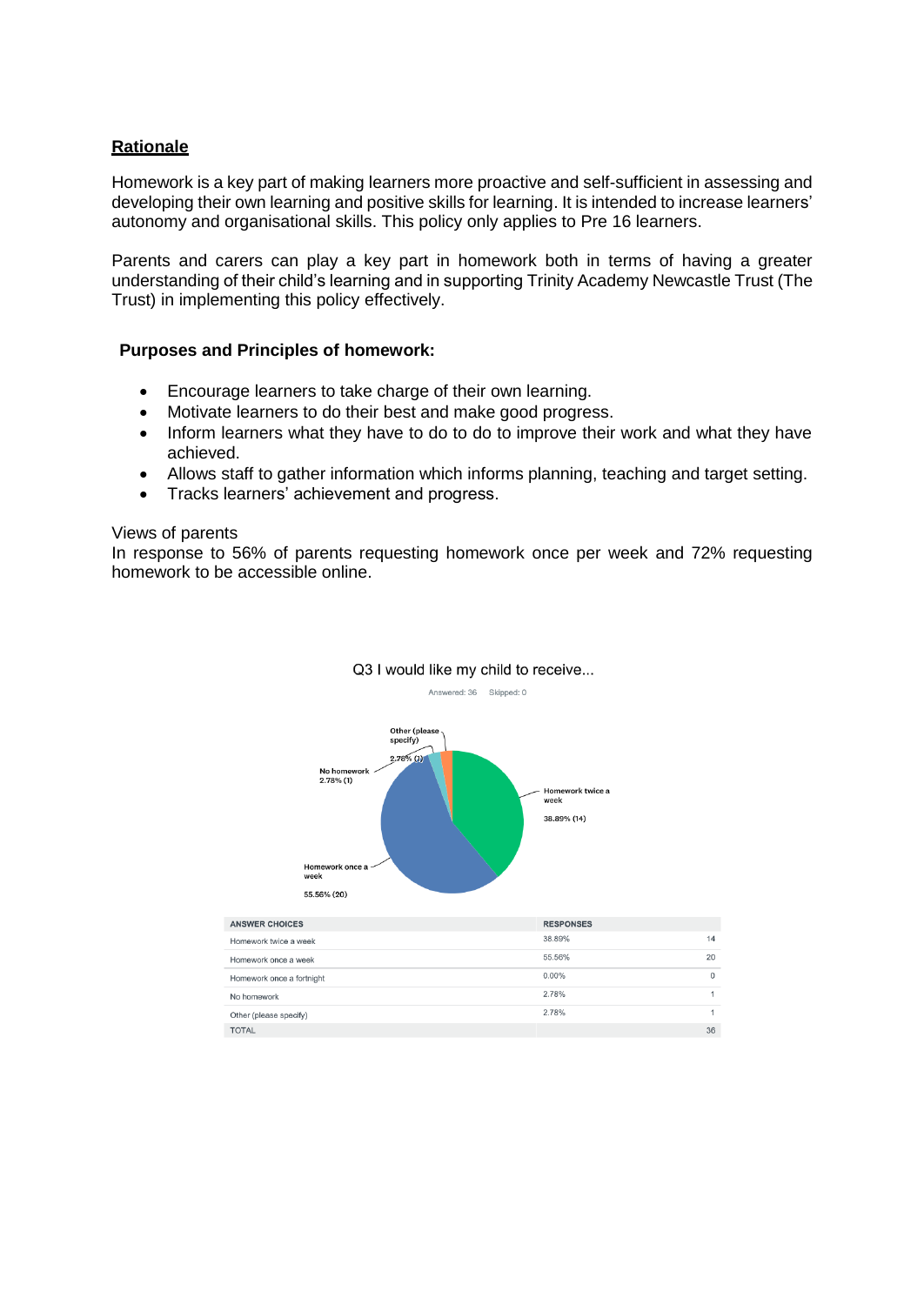

The Trust have introduced an Online Tool – Century Tech, which allows homework to be assigned to individuals or groups at an appropriate level. CENTURY is an intelligent intervention tool that combines learning science, AI and neuroscience. Its identifies gaps, addresses misconceptions and supports teacher interventions

## **Frequency of Homework – (1 piece for each subject)**

- KS2 English, Mathematics and spelling every week (online or paperbased)
- KS3 Online English and Mathematics every week, spelling where appropriate<br>KS4 Online English and Mathematics every week, revision where appropriate
- Online English and Mathematics every week, revision where appropriate

In addition to the above KS2 will receive project based 'topic lesson' homework from noncore subject areas on a half termly basis and should be completed by the end of each half term. This homework will incorporate a range of subjects and skills from across the curriculum.

Learners should also take advantage of the Trusts homework clubs during and after the Trust day and always discuss any homework difficulties with teachers. Homework clubs will be arranged within individual academies to provide learners opportunity to complete tasks within school and provide booster interventions.

## **Role of Staff**

**All teachers should establish a high expectation that homework will be completed by everyone. To encourage this staff should:**

- Support Senior Leaders in the development and implementation of the homework policy
- Issue homework in accordance to the frequency detailed in this policy
- Ensure that Homework is appropriate for all learners